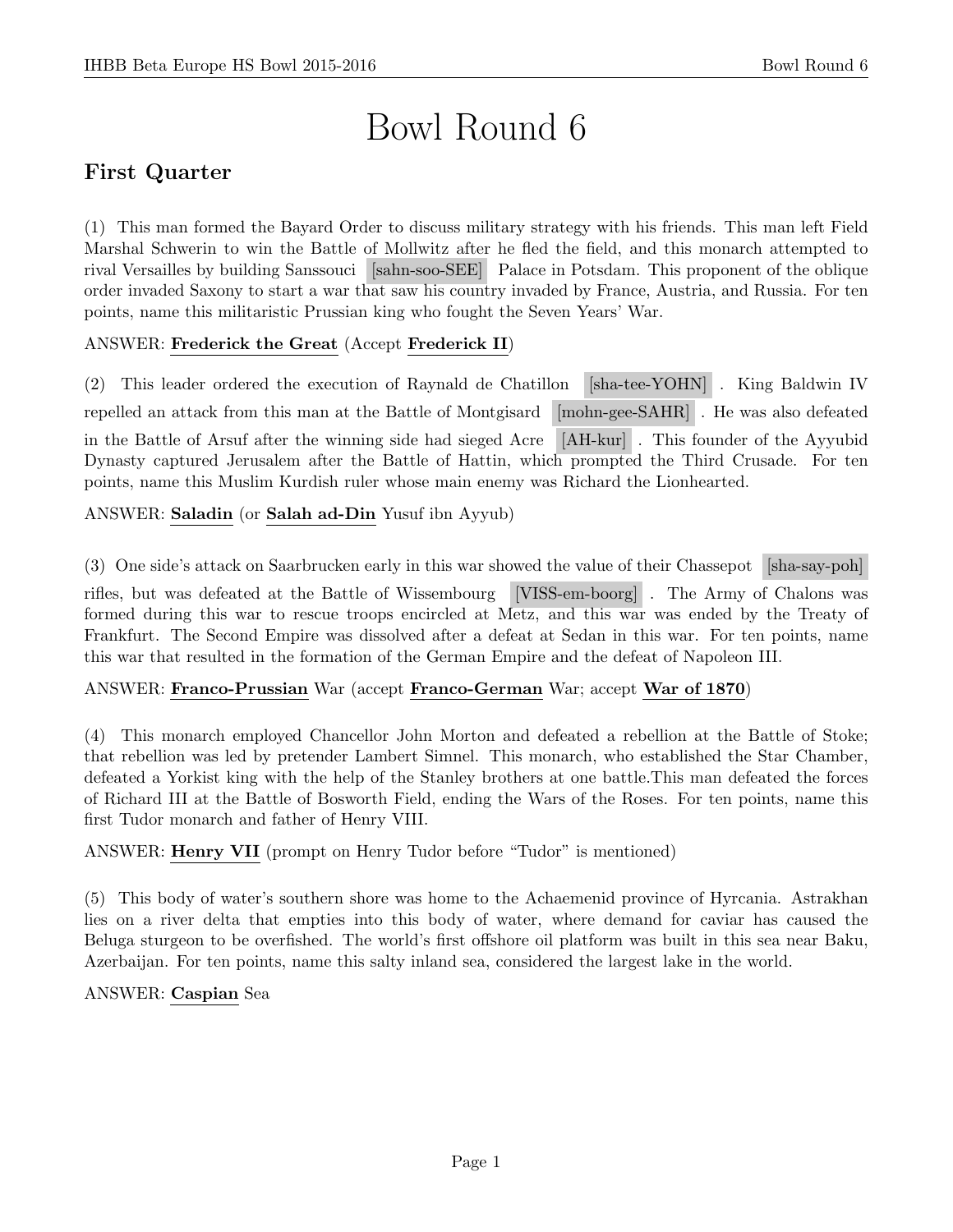(6) James Monroe was one of only two Americans wounded during this battle. The losing commander at this engagement ignored a message urging him to build fortifications found in his pocket after his death here; that commander was Johann Rall. The winning commander of this battle withdrew to prepare for the ensuing Battle of Princeton. For ten points, name this 1776 battle fought in New Jersey where, on Christmas night, George Washington's troops crossed the Delaware River.

# ANSWER: Battle of Trenton

(7) This institution, whose administration is based in Wellington Square, did not become fully coresidential until 2008, when St. Hilda's accepted men. Until 2010, a conveyor belt under Broad Street transported books between buildings of its Bodleian Library. Balliol, Exeter, and Trinity are among the 38 constituent colleges of, for ten points, what 900-year-old English university, the rival of Cambridge?

# ANSWER: University of Oxford

(8) Israel's MDA was initially denied recognition by this group due to its use of the Star of David. A crescent replaces this organization's symbol in 33 countries. The Battle of Solferino convinced Henry Dunant to start this organization, which meets in Geneva and has won three Nobel Peace Prizes. For ten points, name this humanitarian organization based in Switzerland that provides relief to victims of disaster and war.

ANSWER: International (Committee of the) Red Cross

(9) This woman hired Tomas Torquemada to lead the country's inquisition and expelled all Jews with the Alhambra Decree. She defeated the Emirate of Granada, which ended the Reconquista period of her country. This woman famously sponsored the trips of an explorer from Genoa who started Spanish colonization of the New World. For ten points, name this Castilian queen who married Ferdinand II of Aragon and sponsored the trips of Christopher Columbus.

# ANSWER: Isabella I of Castille

(10) The aftermath of this event led to the creation of the Quadruple Alliance and the formation of the 38-state German Confederation. It restored the Bourbon Dynasty in France with Louis XVIII [eighteenth] . This meeting was interrupted by the Hundred Days and it was headed by Austrian minister Klemens von Metternich. For ten points, name this 1815 meeting that sought to organize post-Napoleonic Europe.

# ANSWER: Congress of Vienna

# Second Quarter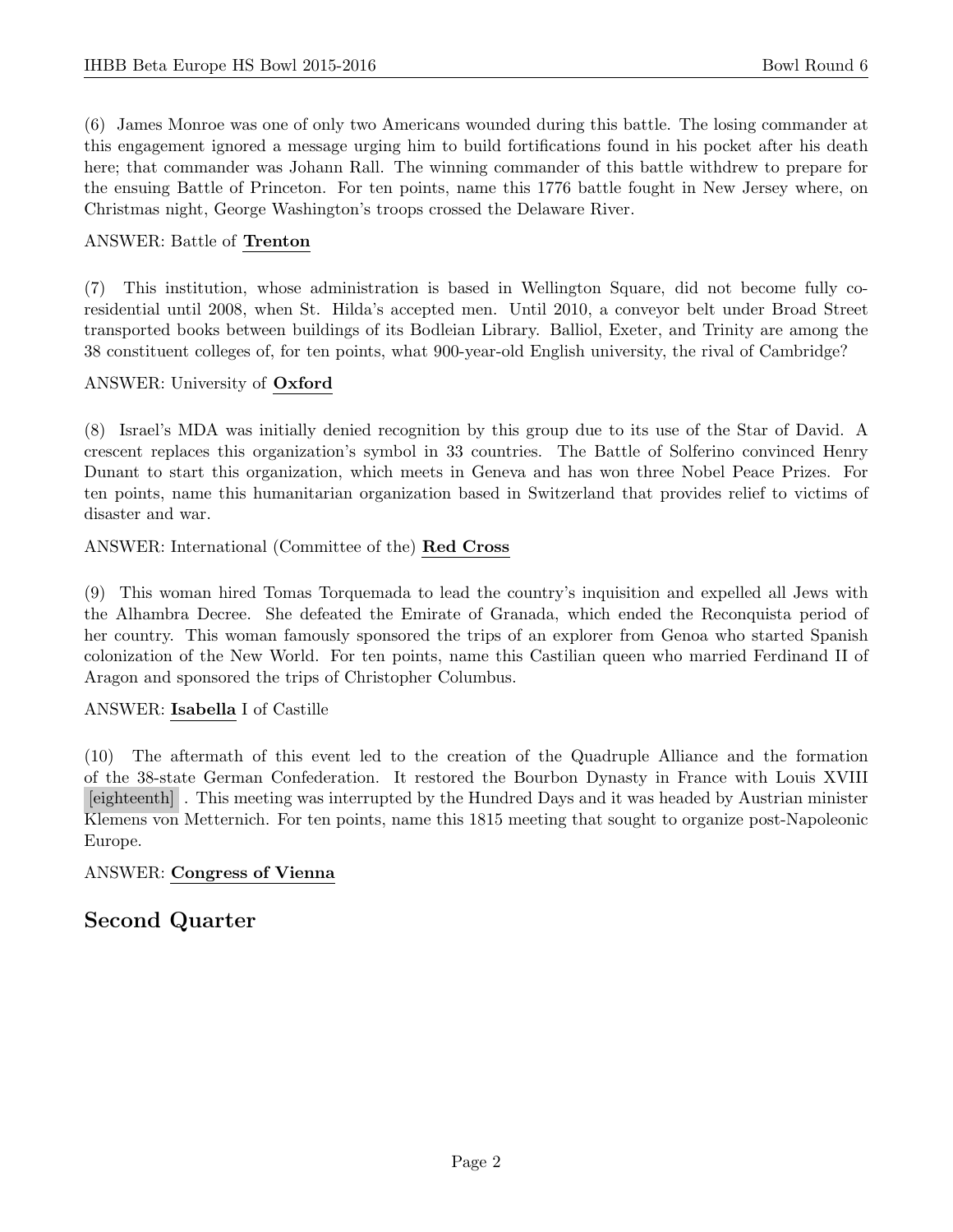(1) In this war, Lord Dundonald lifted the siege of Ladysmith. Lord Kitchener requested a group of Aboriginal trackers to fight in this conflict, in which Winston Churchill was held as a prisoner of war and tensions were raised by the Jameson Raid. This war ended in the Treaty of Vereeniging, eight years before the land was unified as South Africa. For ten points, name this 1899-1902 war in which the British ended the Orange Free State.

## ANSWER: (Second) Anglo-Boer War

BONUS: The term "Boer" referred to settlers who spoke this language that is descended from Dutch.

#### ANSWER: Afrikaans

(2) This country's parliament gives a fifty-seat bonus to its largest party. The Indignant Citizens Movement protested a series of 2011 austerity measures in this country, where the neo-nazi Golden Dawn entered parliament in 2012. In a July 2015 referendum, voters in this country rejected bailout terms, leading to fears that this country would have to leave the euro and reintroduce the drachma. For ten points, what European country has been beset by a sovereign debt crisis leading to unrest in Athens?

#### ANSWER: Greece (or Hellenic Republic)

BONUS: Greek Euro coins feature this bird, a symbol of the goddess Athena and the city of Athens.

#### ANSWER: owl

(3) This man led the MBR-200, which failed to overthrow Carlos Andres Perez in 1992. This leader established a national chain of stores called Mercal and quipped that a podium "still smelled of sulfur" after calling George W. Bush "the devil." In 2013, this leader entered his fourth term while in Cuba for cancer treatment. For ten points, name this Socialist who ruled from 2002 to 2013 as President of Venezuela.

#### ANSWER: Hugo Rafael Chavez Frias

BONUS: This other South American country is led by Movement for Socialism leader Evo Morales, who lives in La Paz.

# ANSWER: Bolivia

(4) This city was the capital of a sultanate that, after losing the Battle of Marj Dabiq, was conquered in 1517 by Selim I. Muhammad Ali Pasha westernized this former capital of the Mamluk sultanate and current capital of the Arab League. Port Said [sai-EED] is north of, and the Suez Canal is east of, for ten points, what city whose outskirts are home to the Great Pyramid of Giza, the capital of Egypt?

#### ANSWER: Cairo

BONUS: Egypt was expelled from the Arab League after signing a separate peace treaty with this country, which it first recognized in that treaty.

#### ANSWER: Israel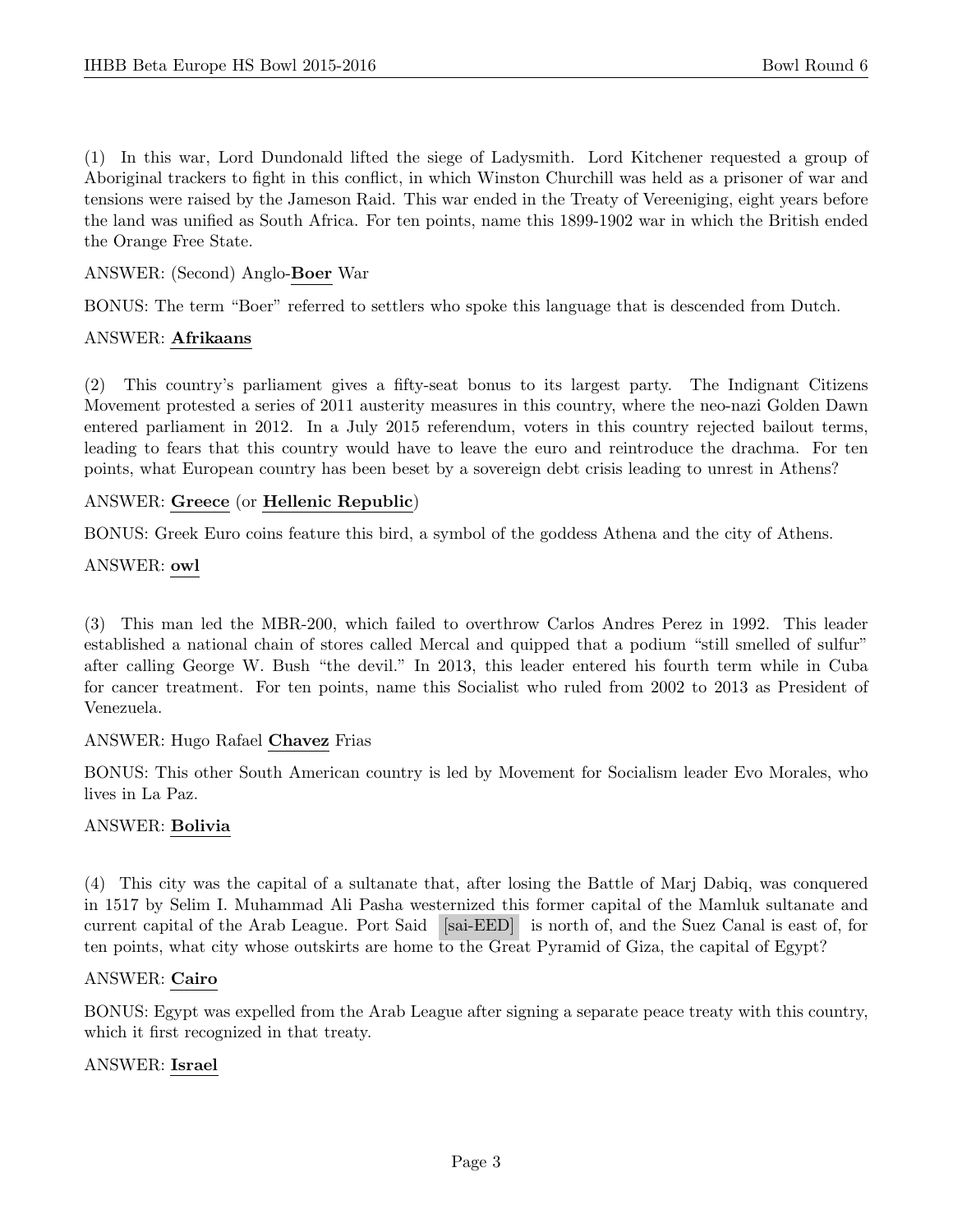(5) An alternative to this project was discouraged after the eruption of Momotombo. A yellow fever outbreak stalled this project under the management of Ferdinand de Lesseps. John Hay signed a series of treaties that allowed the U.S. to work on this project, which began in 1903 and required the construction of a massive lock system. For ten points, name this project that cut through Central America, linking the Atlantic and the Pacific.

#### ANSWER: Panama Canal

BONUS: What explorer, who crossed the Isthmus of Panama in 1513, names a city at the southern end of the Panama Canal?

#### ANSWER: Vasco Nunez de Balboa

(6) One leader of this country responded to the kidnapping and murder of Pierre Laporte by invoking the War Measures Act during the October Crisis. That leader is the father of this country's newly elected Prime Minister, Justin Trudeau. This country's province of Quebec speaks predominantly French. For ten points, name this second-largest country by area, located north of the United States.

#### ANSWER: Canada

BONUS: In fighting for the separation of Quebec from Canada, the FLQ kidnapped Pierre Laporte and bombed the stock exchange in this largest city of Quebec.

#### ANSWER: Montreal

(7) This ruler ignited a rebellion after appointing Yuri Dolgoruki to round up fugitive peasants in lands led by Kondraty Bulavin. This ruler signed the Treaty of Constantinople with Mustafa II, which led to this ruler creating his country's first navy base on the Sea of Azov. He instituted a beard tax for the boyars and traveled incognito to observe a Dutch shipyard as part of his Grand Embassy. For ten points, name this "great" Czar whose modernization included the founding of Saint Petersburg.

# ANSWER: Peter I or Peter the Great

BONUS: Peter I was a part of this Russian Dynasty which ruled Russia until the fall of Nicholas II.

#### ANSWER: Romanov dynasty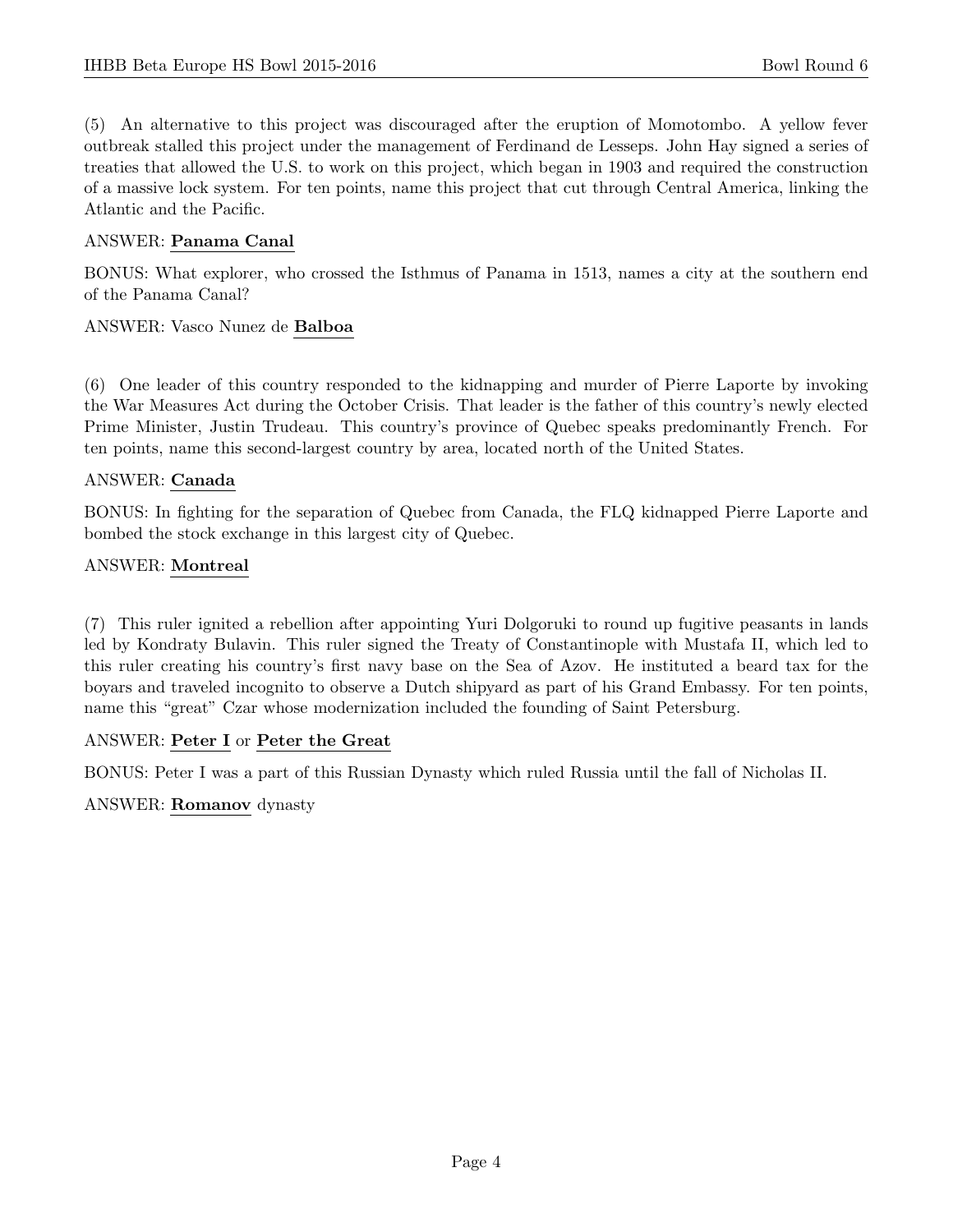(8) This kingdom defeated King Zwide [zwee-day] by dividing his army at the Mhlatuze [m-hlah-TOO-zay] River. Mpande ruled this kingdom after surviving Dingane's purges; Mpande's son, Cetshwayo [keht-SHWAH-yoh] , led this empire to an early victory at Isandlwana [ee-son-dull-WAH-nah] over the British before losing its capital, Ulundi, in 1879. For ten points, name this south African kingdom, led in the early 19th century by Shaka.

## ANSWER: Zulu Kingdom or Empire

BONUS: Shaka developed the iklwa [ee-kull-wah] , an improvement over the assegai, which was a thrown version of this weapon. Greek hoplites carried a type of these called sarissae, which were often 20 feet long.

ANSWER: spear

# Third Quarter

NORTH AFRICAN CITIES

Which North African city is or was...

(1) The capital of Libya, where Muammar Gaddafi ruled until 2011?

# ANSWER: Tripoli

(2) The largest city in Morocco and setting of a classic 1943 film?

# ANSWER: Casablanca

(3) The site of a U.S. Embassy in Libya that was attacked on September 11, 2012?

# ANSWER: Benghazi

(4) The former Phoenician colony whose earth was supposedly salted in 146 BCE?

#### ANSWER: Carthage

(5) The city in central Mali home to the Sankore Madrassa, popularly believed to be hard to reach?

# ANSWER: Timbuktu

(6) The home of the Great Library, a Wonder of the Ancient World?

#### ANSWER: Alexandria

(7) The site of a 1956 general strike and bombings of a milk bar and other French civilian targets by the FLN?

#### ANSWER: Algiers

(8) The site of an Egyptian battle that Winston Churchill called "perhaps the end of the beginning?"

# ANSWER: El Alamein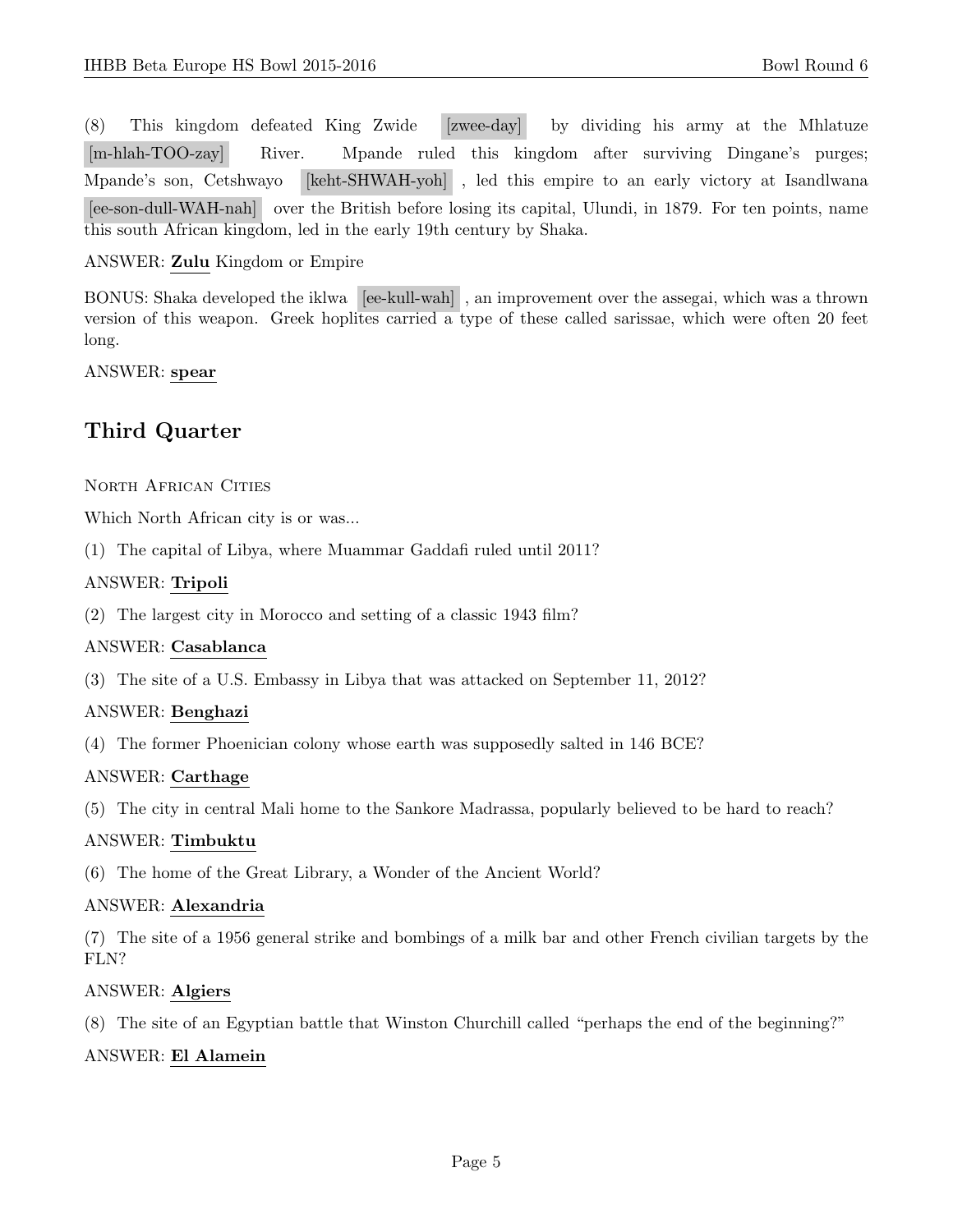#### Byzantine Empire

In the history of the Byzantine Empire, who or what was...

(1) Its capital city, originally known as Byzantium and now known as Istanbul?

# ANSWER: Constantinople

(2) The Italian city whose empire it continued in the east?

# ANSWER: Rome

(3) The empire that arose after conquering the Byzantine Empire, which lasted until World War 1?

# ANSWER: Ottoman Empire

(4) The official monotheistic religion of the empire, after a decree by Theodosius?

# ANSWER: (Orthodox) Christianity

(5) The religious images banned by Leo III in the 8th century?

# ANSWER: Icons (accept Iconoclasm)

(6) Germanic tribe conquered by Belisarius in north Africa, whose name now refers to general destruction of property?

ANSWER: Vandals (accept vandalism and other word forms)

(7) The wife of Justinian who convinced him not to flee from the Nika Riots?

# ANSWER: Theodora

(8) The Sultan who led the 1453 sack of the Byzantine capital, ending the empire?

# ANSWER: Mehmed II or Mehmed the Conqueror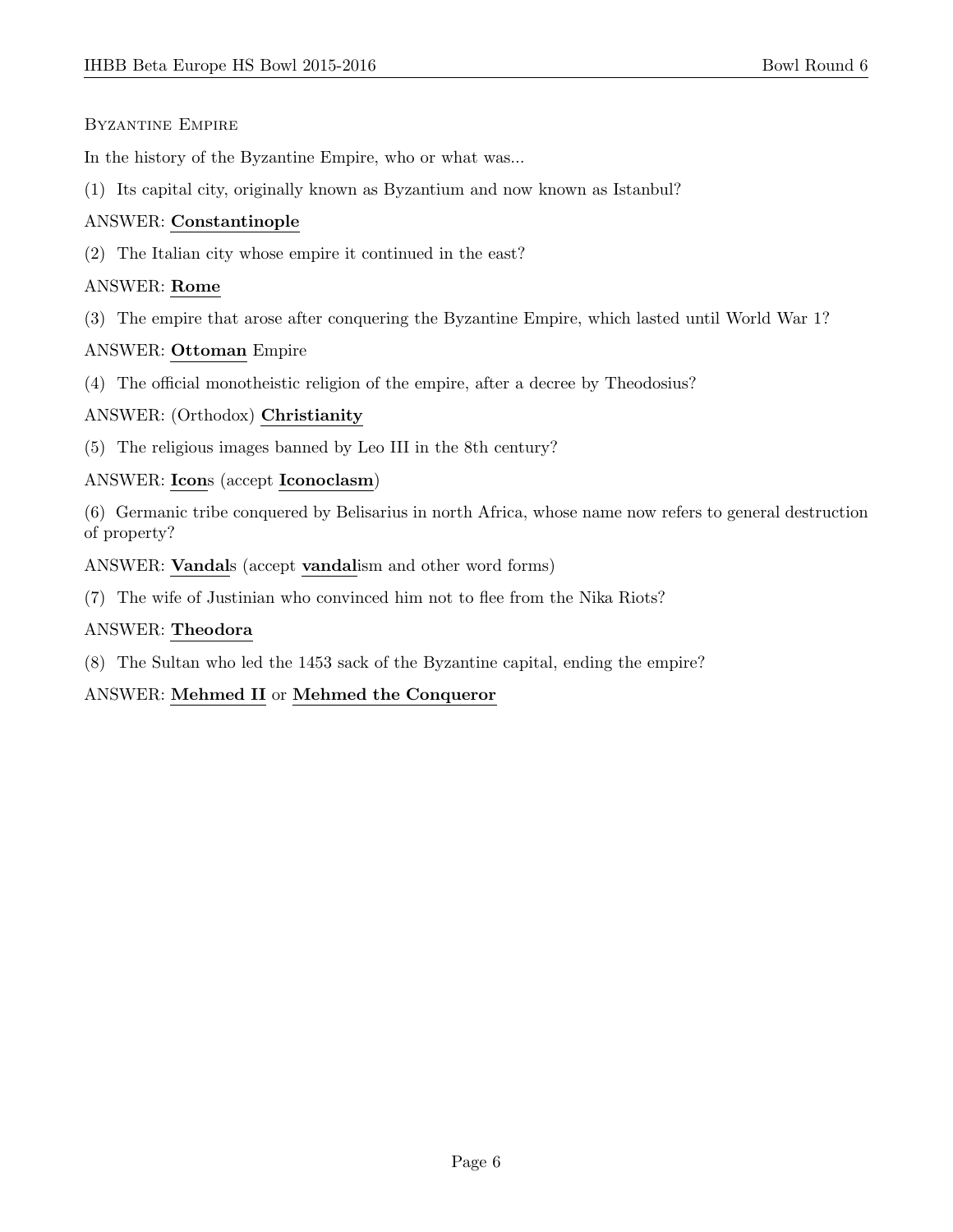# HOLY CITIES

Which holy city is or was home to...

(1) the Masjid al-Haram and the Kaaba, the holiest site in Islam?

# ANSWER: Mecca

(2) Solomon's Temple and the Dome of the Rock in Israel?

# ANSWER: Jerusalem

(3) the Apostolic Palace?

# ANSWER: Rome

(4) the birthplace of Jesus and the Church of the Nativity?

# ANSWER: Bethlehem

(5) the childhood home of Jesus in Galilee?

# ANSWER: Nazareth

(6) home to over 1,000 Buddhist shrines built while it was the capital of Japan?

# ANSWER: Kyoto

(7) the burial place of Muhammad, the second-holiest city in Islam?

# ANSWER: Medina

(8) the Golden Temple, which houses the Adi Granth, the Sikh holy scripture?

# ANSWER: Amritsar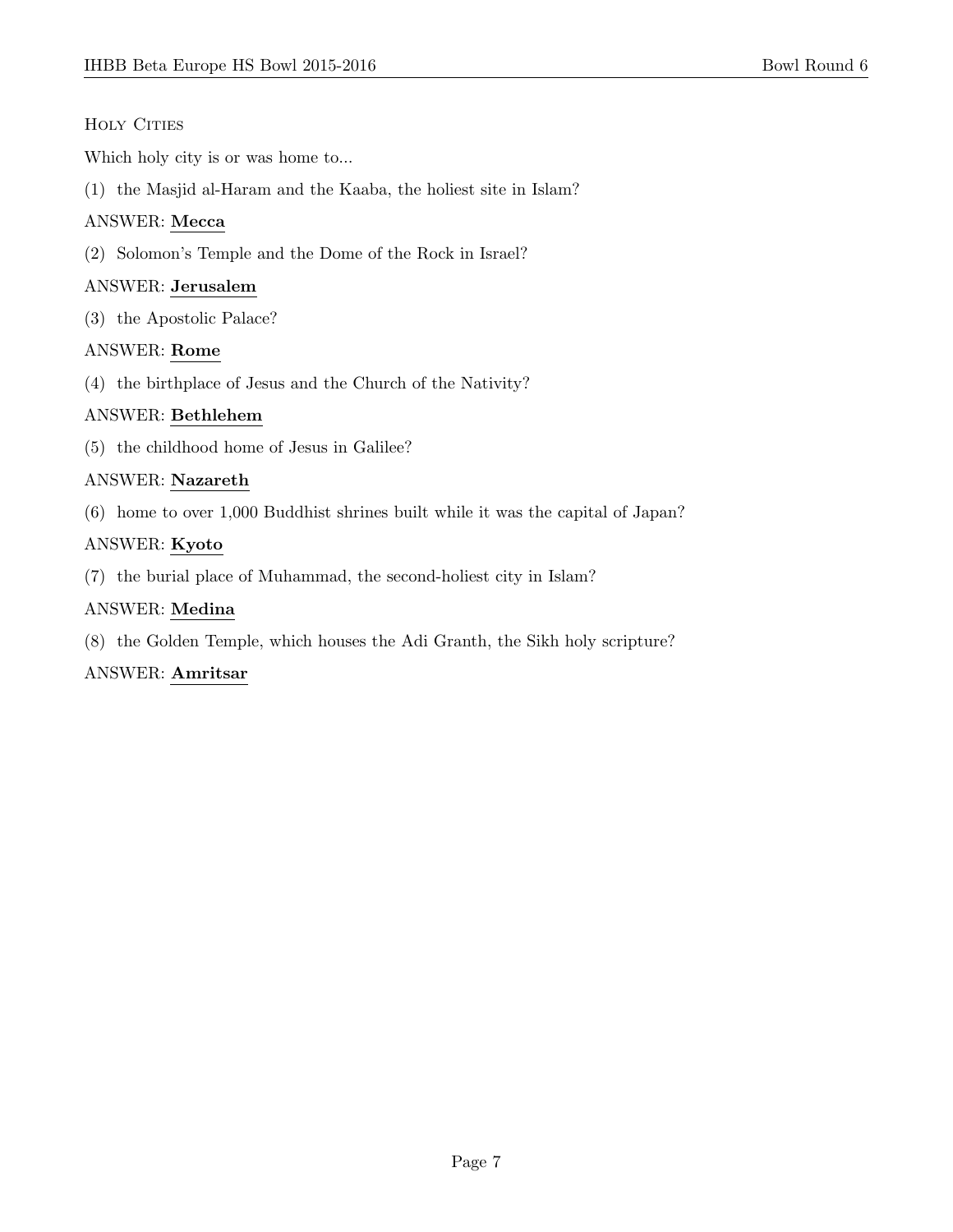# Fourth Quarter

(1) Paul McCartney wrote a song with this title while in a grounded plane in New York during the September 11th attacks. Neil Finn sang that this concept is "within" and "without" in the opening lyrics of  $(+)$  "Don't Dream It's Over." This is "just another word for nothing left to lose" in Janis Joplin's "Me and Bobby (\*) McGee," and K'Naan sang "they call me" this, "just like a wavin' flag". For ten points, name this political concept, the liberty to exert choice and a lack of oppression.

# ANSWER: freedom

(2) This man founded the newspaper The Spark for his political party. This man pushed for the formation of a Vanguard Party to lead the government in his pamphlet  $(+)$  "What is to be Done?", and he advocated for "state capitalism" in his (\*) New Economic Policy as a replacement for "war communism." for ten points, name this Soviet leader who led the Bolsheviks during the October Russian Revolution.

# ANSWER: Vladimir Lenin

(3) In 1996, the city of Wasilla in this state elected Sarah Palin as its mayor. The purchase of this territory was labeled "Seward's Folly," as he spent \$7.2 million to buy it from  $(+)$ Russia, though oil reserves in Prudhoe Bay and the Klondike Gold Rush proved the value of the deal. The Iditarod (\*) dogsled race takes place in this state, beginning in Anchorage and ending in Nome. Juneau is the capital of, for ten points, what largest and northernmost U.S. state?

#### ANSWER: Alaska

(4) This nation's first National Hero founded the Black Star Line to return African-Americans to Africa. This birthplace of Marcus Garvey fostered the development of a belief system that worships Haile Selaisse known as (+) Rastafari. It has experienced Olympic success with the current record holder in the 100-meter and 200-meter (\*) sprints, Usain Bolt. For ten points, name this Atlantic island country, a former British colony with capital Kingston.

#### ANSWER: Jamaica

(5) This lawyer from Arras was blamed for not stopping the September Massacres. This leader of the Montagnards shared power with Lazare Carnot and (+) Louis Saint-Just in his highest position, and he executed the  $(*)$  Girondins and Georges Danton before being overthrown in the Thermidorian Reaction. For ten points, name this Jacobin who ruled during the "Reign of Terror."

#### ANSWER: Maximilien Robespierre

(6) This artist painted his aunt with her daughters and husband, Baron Gennaro Bellelli. His first work to be bought by a museum shows his uncle, Michel Musson's,  $(+)$  Cotton Exchange in New Orleans. A man wearing a black hat and a woman in a white dress sit in a café with a glass of the title  $(*)$  green beverage in this artist's L'Absinthe. For ten points, name this French artist who painted many depictions of young ballerinas.

# ANSWER: Edgar Degas